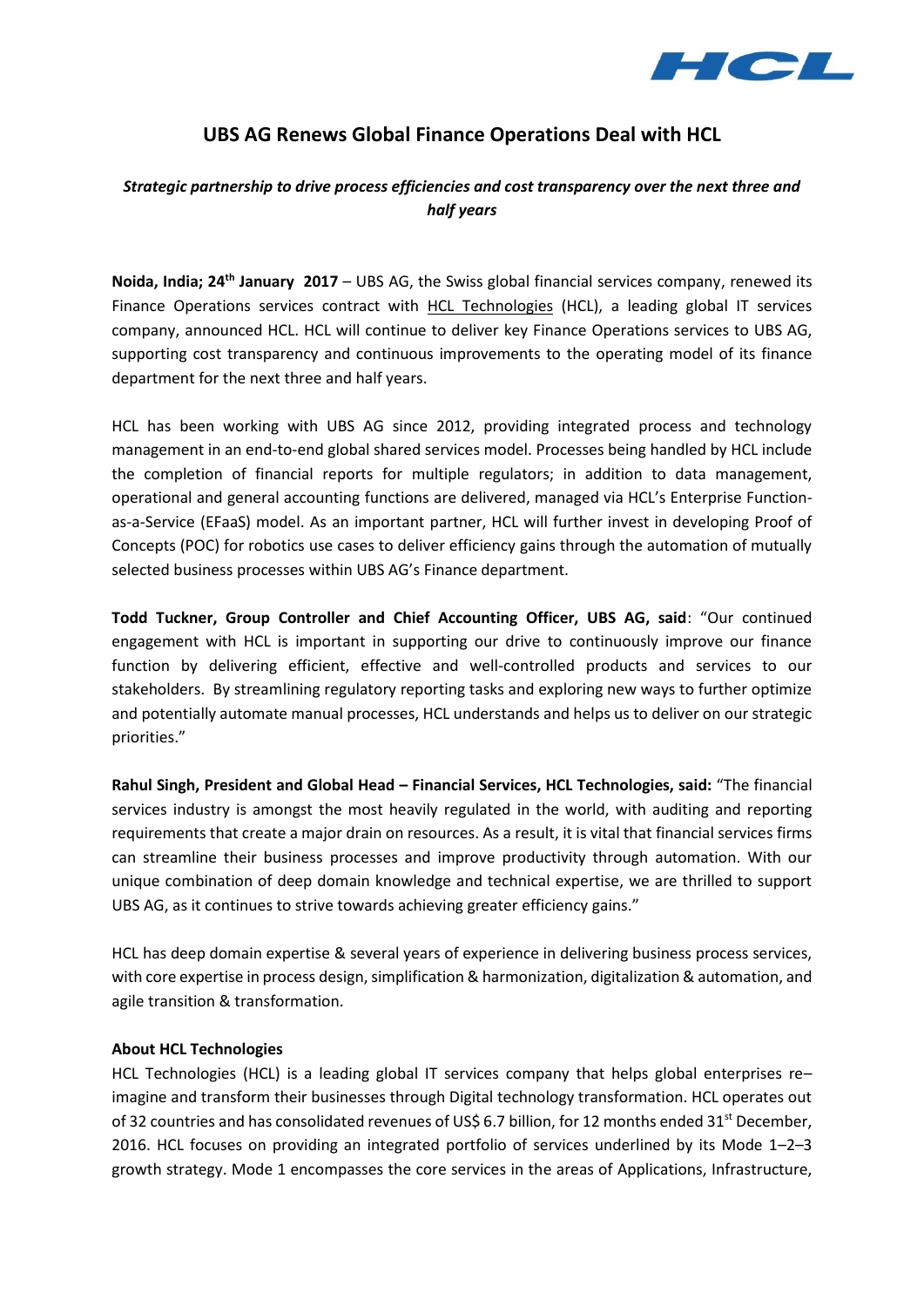

BPO and Engineering & R&D services, leveraging DRYICE™ Autonomics to transform clients' business and IT landscape, making them 'lean' and 'agile'. Mode 2 focuses on experience–centric and outcome– oriented services such as Digital and Analytics Services (BEYONDigital™), IoT WorKS™, Cloud and Security, utilizing DRYiCE™ Orchestration to drive business outcomes and enable enterprise digitalization. Mode 3 strategy is ecosystem–driven, creating innovative IP–partnerships to build products and platforms business.

HCL leverages its global network of integrated co-innovation labs, and global delivery capabilities to provide holistic multi–service delivery in key industry verticals including Financial Services, Manufacturing, Telecommunications, Media, Publishing, Entertainment, Retail CPG, Life Sciences Healthcare, Oil & Gas, Energy & Utilities, Travel, Transportation & Logistics and Government. With 111,092 professionals from diverse nationalities, HCL focuses on creating real value for customers by taking 'Relationships Beyond the Contract'. For more information, please visit [www.hcltech.com](http://www.hcltech.com/)

## **Forward–looking Statements**

Certain statements in this release are forward-looking statements, which involve a number of risks, uncertainties, assumptions and other factors that could cause actual results to differ materially from those in such forward-looking statements. All statements, other than statements of historical fact are statements that could be deemed forward-looking statements, including but not limited to the statements containing the words 'planned', 'expects', 'believes',' strategy', 'opportunity', 'anticipates', 'hopes' or other similar words. The risks and uncertainties relating to these statements include, but are not limited to, risks and uncertainties regarding impact of pending regulatory proceedings, fluctuations in earnings, our ability to manage growth, intense competition in IT services, business process outsourcing and consulting services including those factors which may affect our cost advantage, wage increases in India, customer acceptances of our services, products and fee structures, our ability to attract and retain highly skilled professionals, our ability to integrate acquired assets in a cost-effective and timely manner, time and cost overruns on fixed-price, fixed-timeframe contracts, client concentration, restrictions on immigration, our ability to manage our international operations, reduced demand for technology in our key focus areas, disruptions in telecommunication networks, our ability to successfully complete and integrate potential acquisitions, the success of our brand development efforts, liability for damages on our service contracts, the success of the companies /entities in which we have made strategic investments, withdrawal of governmental fiscal incentives, political instability, legal restrictions on raising capital or acquiring companies outside India, and unauthorized use of our intellectual property, other risks, uncertainties and general economic conditions affecting our industry. There can be no assurance that the forward-looking statements made herein will prove to be accurate, and issuance of such forward-looking statements should not be regarded as a representation by the Company, or any other person, that the objective and plans of the Company will be achieved. All forward-looking statements made herein are based on information presently available to the Management of the Company and the Company does not undertake to update any forward-looking statement that may be made from time to time by or on behalf of the Company.